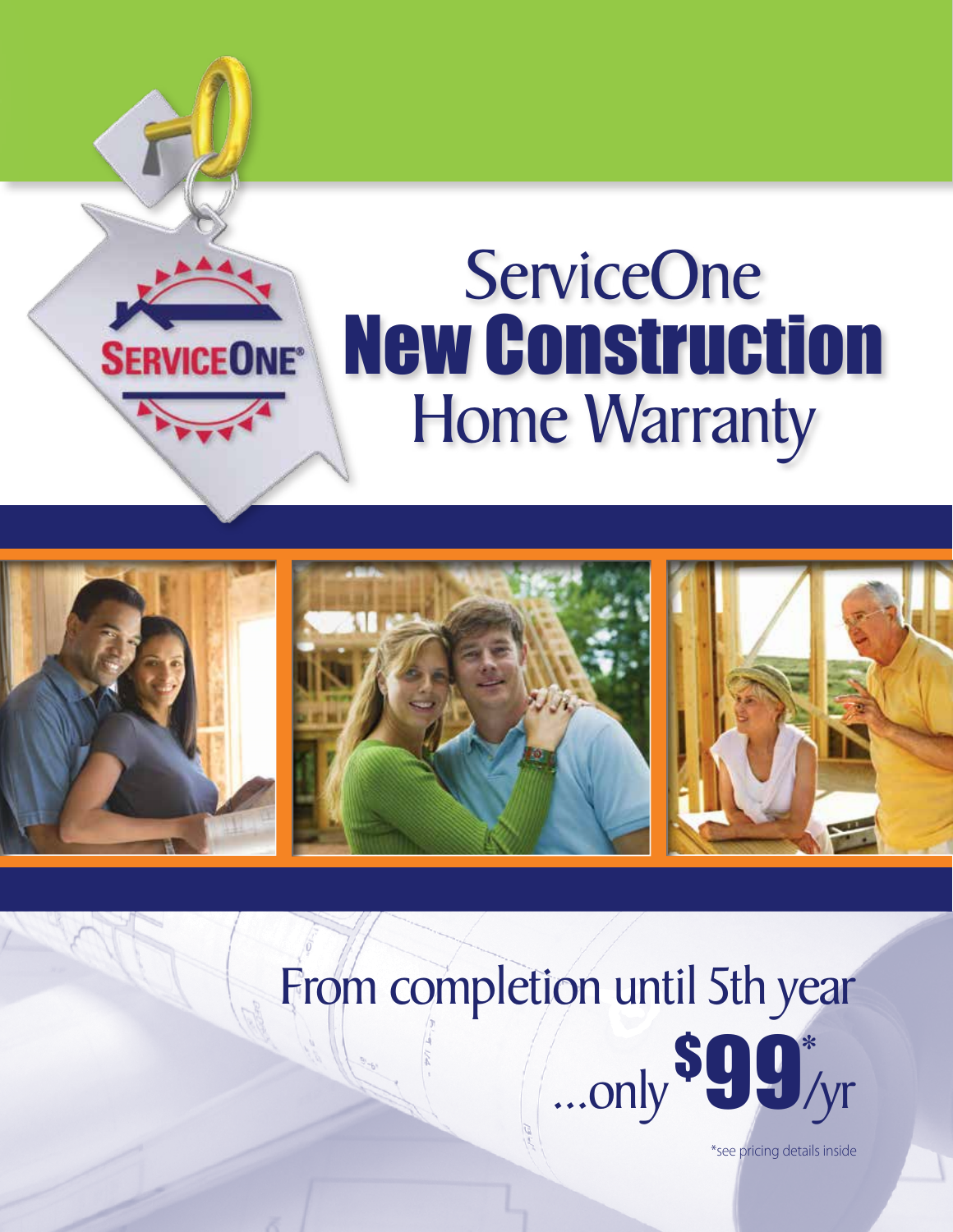| <b>ServiceOne New Construction</b>    |  |
|---------------------------------------|--|
| <b>Home Warranty Plan Application</b> |  |



| <b>Plan purchased by:</b> $\Box$ Seller $\Box$ Buyer $\Box$ Split $\Box$ Agent $\Box$ Builder $\Box$ Current Owner $\Box$ Other |  |  |  |  |
|---------------------------------------------------------------------------------------------------------------------------------|--|--|--|--|
|                                                                                                                                 |  |  |  |  |

## **Address of residence covered:**

| <b>Property is currently:</b> | $\Box$ Vacant | $\Box$ Occupied |
|-------------------------------|---------------|-----------------|

*NOTE: Evaluation is required by ServiceOne prior to coverage. Please include any contact information necessary to schedule evaluation.* 

\_\_\_\_\_\_\_\_\_\_\_\_\_\_\_\_\_\_\_\_\_\_\_\_\_\_\_\_\_\_\_\_\_\_\_ City:\_\_\_\_\_\_\_\_\_\_\_\_\_\_\_\_\_\_\_\_\_\_\_State: \_\_\_\_\_\_\_ Zip:\_\_\_\_\_\_\_\_\_\_\_

## **Current Owner's Information (builder/seller): Buyer's Information:**

| Phone #: ________________________                                                                                                                                                                                                    |
|--------------------------------------------------------------------------------------------------------------------------------------------------------------------------------------------------------------------------------------|
|                                                                                                                                                                                                                                      |
| Agent: <u>Agent</u> : Agent: Agent: Agent: Agent: Agent: Agent: Agent: Agent: Agent: Agent: Agent: Agent: Agent: Agent: Agent: Agent: Agent: Agent: Agent: Agent: Agent: Agent: Agent: Agent: Agent: Agent: Agent: Agent: Agent: Age |
|                                                                                                                                                                                                                                      |
|                                                                                                                                                                                                                                      |
|                                                                                                                                                                                                                                      |
|                                                                                                                                                                                                                                      |
|                                                                                                                                                                                                                                      |
|                                                                                                                                                                                                                                      |
|                                                                                                                                                                                                                                      |

### As of 1/1/2019:

| <b>HOME</b><br><b>BUILT IN</b> | AGE OF<br><b>HOME</b> | <b>COVERAGE</b><br><b>LENGTH</b> | <b>PLAN</b><br><b>EXPIRES</b> | <b>PLAN</b><br><b>FEE</b> |
|--------------------------------|-----------------------|----------------------------------|-------------------------------|---------------------------|
| 2015                           | 4                     | 1 yr.                            | 2020                          | \$99*                     |
| 2016                           | 3                     | 2 yrs                            | 2021                          | \$198*                    |
| 2017                           | $\mathfrak{I}$        | 3 yrs.                           | 2022                          | \$297*                    |
| 2018                           |                       | 4 yrs.                           | 2023                          | \$396*                    |
| 2019                           | < 1                   | 5 yrs.                           | 2024                          | \$495*                    |

The cost of the plan is dependent upon the age of the home, as determined by the county assessor. The plan start date and expiration date are specified on this application and are not negotiable following the start of the program.

| Plan Expiration Date                                                  | Plan Start Date                                                                                                                                                                                                              | $$198*$ | 2021 | 2 yrs  |     | 2016         |
|-----------------------------------------------------------------------|------------------------------------------------------------------------------------------------------------------------------------------------------------------------------------------------------------------------------|---------|------|--------|-----|--------------|
|                                                                       |                                                                                                                                                                                                                              | $$297*$ | 2022 | 3 yrs. |     | 2017         |
| Basic Coverage Plan Fee**<br>Required: Per Additional Heating/Cooling |                                                                                                                                                                                                                              | $$396*$ | 2023 | 4 yrs. |     | 2018         |
| Unit \$100***                                                         |                                                                                                                                                                                                                              | $$495*$ | 2024 | 5 yrs. | < 1 | 2019         |
| Coverage per set \$100***                                             | Optional: Duplicate Appliance/Water Heater                                                                                                                                                                                   |         |      |        |     |              |
| Subtotal:                                                             | This pricing is only good upon initial purchase of the plan. For continuation of the plan, please call the office                                                                                                            |         |      |        |     | for pricing. |
| Sales Tax:                                                            | ** Basic coverage includes one heating/cooling system and one each of the covered appliances located in the<br>primary kitchen/laundry. If more than one heating and cooling system exists, additional coverage is required. |         |      |        |     |              |
| Total                                                                 | Duplicate Appliance/Water Heater coverage is optional.                                                                                                                                                                       |         |      |        |     |              |
|                                                                       | *** Additional equipment whether required or optional is a one time add-on fee at time of purchase, not yearly                                                                                                               |         |      |        |     |              |

*\*\*\*Additional equipment whether required or optional is a one time add-on fee at time of purchase, not yearly.*

#### **a Acceptance** I hereby apply for coverage under the Plan as indicated above. \_\_\_\_ initial

**J** Waiver I hereby decline the Plan which has been presented to me. I agree to hold the real estate agency and its agents harmless in the event of subsequent mechanical failures which otherwise would have been covered under this plan. \_\_\_\_ initial

| Submit application online at www.serviceone.com |
|-------------------------------------------------|
| Call In: (402) 597-2169                         |
| Fax To: (402) 597-2115                          |
| Email To: homewarranty@serviceone.com           |
| Mail To: ServiceOne, Inc.                       |
| 9335 J Street, Omaha, NE 68127                  |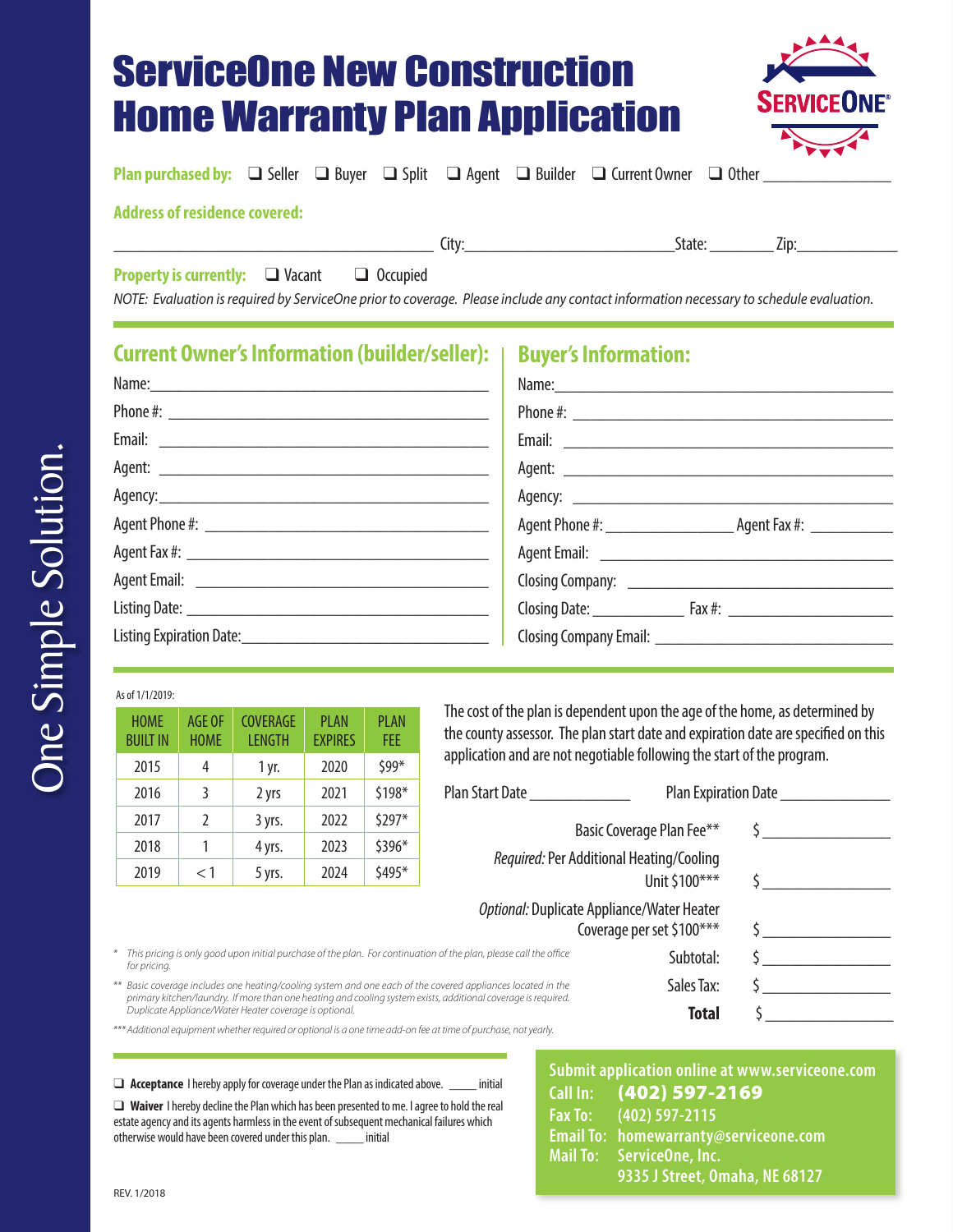## HEATING AND A/C

Furnace / AC / Heat Pump - Natural gas, propane or electric forced air heating systems, boilers, electric central air conditioning.

**Exclusions include:** out-of-code conditions, boiler water-carrying lines, oil systems, cleaning of air ducts, duct work, space heaters and solar heating, setting airflow to rooms, venting of radiator, air cleaners, vent dampers, chimneys, chimney liners and flue vents, filters, radiant heating coils built into floors, walls and ceilings, HTM furnaces. Supply and return lines, tube-in-tube heat exchangers and well fields on geothermal heat pumps, gas air conditioners, electrostatic filtering systems, water source air conditioners, water towers, condensate pumps, zone systems, window or spot air conditioners, interconnecting freon lines, pad, condensate lines/drain, heat pump stands and complete heat systems.

**Power Humidifiers – Power humidifiers connected to the furnace.** 

**Exclusions include:** plate-type or wheel humidifiers, filters, and media.

## PLUMBING

**Plumbing System –** Water heater, water heater relief and mixing valves, sump pumps, gas pipes, shut-offs, clogged drains, whirlpool baths, accessible plumbing lines and electrical controls, circulation pump and motor, water pipes, and water softener. Company will repair but not replace faucets or toilets. All covered items must be within the perimeter of the main foundation.

*Exclusions include:* sinks, tubs, out-of-code conditions, insufficient or excessive water pressure, frozen pipes, lead pipes, clogged piping due to excessive lime deposits, sediment build-up in water heaters, plumbing contained in or under the foundation or slab, main vent-and-waste stacks, piping and plumbing outside of the perimeter of the foundation, sewer and water laterals, septic tanks and systems in or outside the residence, sewage ejector pumps, jet pumps, wells and well pumps, solar systems, neglected or inactive water softeners, salt, resin, leased or rental units, water filters, valve before the water meter, water purification systems, shower enclosures, shower base pans, caulking or grouting, lawn sprinkler systems, pipes and hoses for sump pump, battery back-up operated check valve, and discharge lever.

## APPLIANCES

**Major Appliances -** The Plan covers one each of the following appliances located in the primary kitchen /laundry:

- Clothes dryer Freezer
- Clothes washer Dishwasher
- Microwave (Built-in) Garbage disposal *(microwave plus vent fan combo or* • Range *(or oven and cooktop)*
- *microwave that is part of range)* Trash compactor • Range exhaust fan
- 
- 
- 
- 
- Refrigerator
- 
- 
- 
- 
- 
- 

**Exclusions include:** light bulbs, trim, clocks and timers (when not an integral part of the appliance), meat probes, removable baskets and racks, lock and key assemblies, rotisseries, filters, exterior trim, vacuum cleaner accessories, disconnection of appliances for cleaning, induction cooking units, under counter refrigerators, door liners, venting and insulation of refrigerators, freezers, door seals, cracks/breakage to range door glass, smooth top ranges or cooktops, independent telescoping range exhaust, knobs and handles, icemaker, ice & water dispensers and respective components.

Additional Appliances - Optional coverage available.

## **ELECTRICAL**

**Electrical System -** Components and parts within the perimeter of the main foundation, transformers, plungers, outlets, push-button switches, fuse holders, breakers, standard switches, door chime unit, solenoids, main panel, wiring, garage door motor control head, attic fans, and whole house fans.

*Exclusions include:* decorative door bell chimes, out-ofcode conditions, insufficient electrical service, power failures or shortages, intercoms, speaker systems, underground outdoor lighting systems, burglar and fire alarms, garage door sending and receiving units, springs, rails, ceiling fans, exhaust fans, light fixtures, and low voltage systems. item is not specified as "covered," then it is not covered. Please refer to the Plan Overview for complete details.

www.serviceone.com

If a system or

## ServiceOne New Construction Home Warranty Covered Items

**Repair and/or ↓ Furnace** 

- 
- 4 **Annual Furnace Maintenance replacement:**
	- 4 **Air Conditioner/Heat Pump**
	- 4 **Annual AC/Heat Pump Maintenance**
	- 4 **Power Humidifier**
	- 4 **Electrical System**
	- 4 **Plumbing System**
	- 4 **Water Softener**
	- **Water Heater**
	- 4 **Whirlpool Bath**
	- 4 **Dishwasher**
	- 4 **Refrigerator**
	- 4 **Range**
	- 4 **Range Exhaust Fan**
	- 4 **Microwave (Built-in)**
	- 4 **Garbage Disposal**
	- 4 **Sump Pump**
	- 4 **Trash Compactor**
	- 4 **Freezer**
	- 4 **Clothes Washer**
	- 4 **Clothes Dryer**
	- 4 **Whole House Fan**
	- 4 **Garage Door Opener**
		- 4 **Central Vacuum**

\*\$75 Deductible plus tax